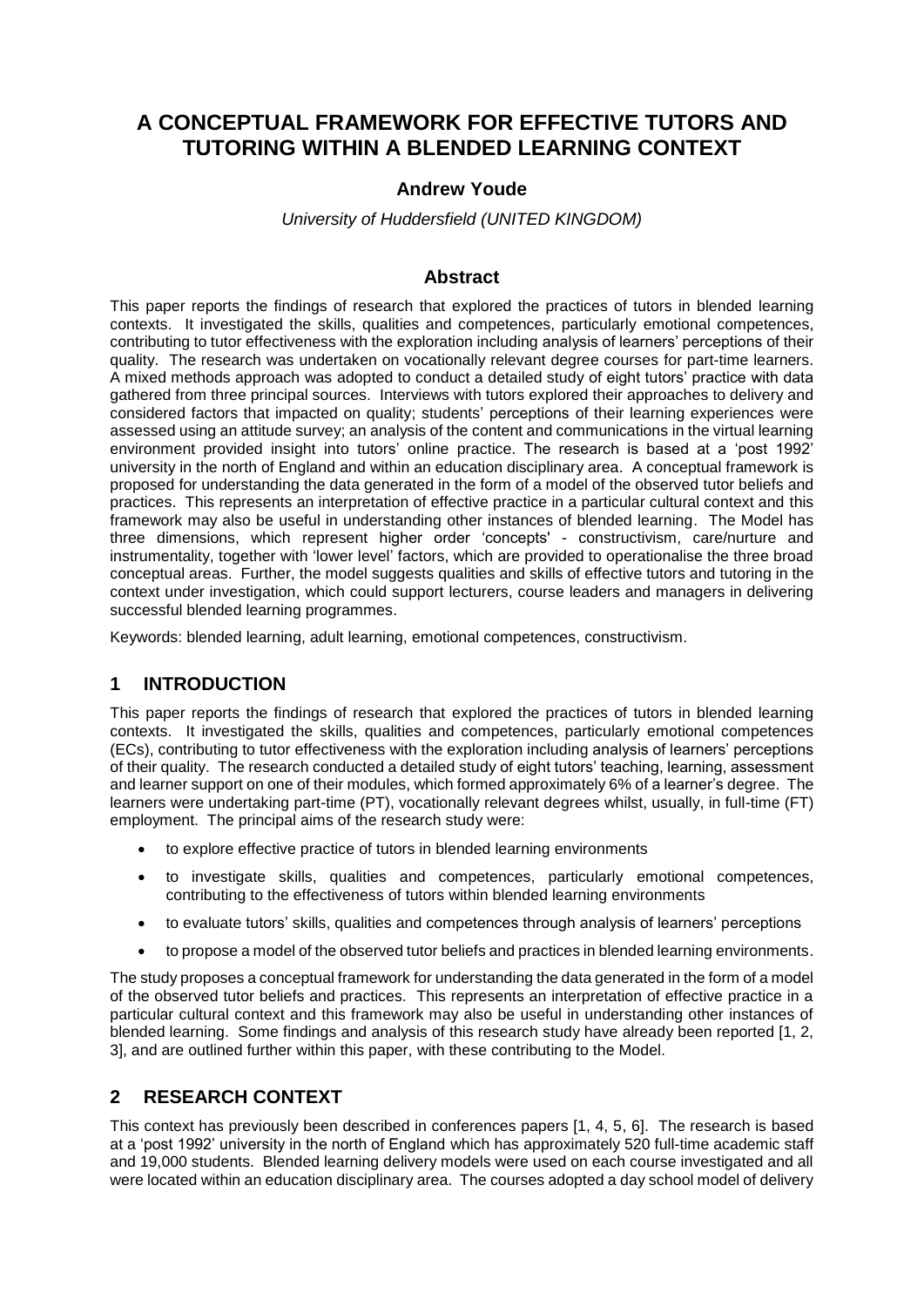where learners typically attend classes one day per month with the remaining time spent studying independently, utilising resources held on the virtual learning environment (VLE). Modules are usually a term in length (approximately three to four months) from the first day school until learners submit summative assessments. Tutors then have three weeks in which to mark their assignments and feedback. Each module, therefore, has two or three day schools with the overall course structure and delivery models developed by tutors and course leaders in conjunction with course approval committees. During a module, tutors have responsibility for teaching, assessment and monitoring learner progress. They are required to prepare suitable learning materials for both online contexts and day schools. Module syllabi and assessments, again, are developed by tutors and course leaders in conjunction with course approval committees. This includes both summative assessments and one opportunity for learners to receive feedback on a piece of formative assessment per module. Beyond this, tutors have autonomy in a number of aspects of teaching and learning. Day school content and teaching methods are solely within the control of the tutor who can structure delivery as they choose. Any further learning activities within a module, including online learning, are designed by module tutors and used at their discretion.

## **3 METHODOLOGY**

An explanatory mixed methods design [7, p. 71] was adopted to conduct a detailed exploration of eight tutors' practice on one module delivered as part of a blended learning course. This firstly involved issuing a questionnaire to ascertain learners' perceptions of tutors, and the teaching, learning and assessment they experienced whilst studying the module. Qualitative analysis followed, via tutor interviews and VLE content analysis, which explored approaches to teaching and learning appearing to influence learner perceptions. The tutor sampling criteria applied were:

- they delivered the module on a 'day school' basis, that is, where learners attend university for a small number of days (typically two or three), with remaining teaching conducted via computer mediated communications (CMCs)
- they were an experienced teacher/lecturer (over five years) and had delivered at least three previous modules in blended learning contexts
- their learners were studying undergraduate or post-graduate courses on a part-time basis
- their learners were studying qualifications relevant to their profession.

A random selection of students (n=72 covering the eight modules investigated) completed the questionnaire, which was designed to elicit general opinion about the quality of tutoring they experienced. To obtain this, a modified version of the Course Experience Questionnaire (CEQ) was used [8]. The scale items adopted were good teaching communication; good teaching feedback on, and concern for, student learning; clear goals and standards; and appropriate workload. Descriptive statistics generated from the questionnaire provided a broad overview of learner perceptions and a ranking of tutors, which then allowed the qualitative data to explain and build upon the initial quantitative results.

Qualitative data was gathered from interviews with tutors, which explored their approaches to delivery and considered factors that impacted on quality, and an analysis of the content and communications in the VLE, which provided insight into their online practice. Template analysis was chosen to analyse both the tutor interview data and VLE communications [9]. King [9, p. 256] argues that template analysis is not a single method or research itself, or a methodological position, but a series of techniques for the inductive analysis of textual data. The first template had a mix of descriptive codes, such as tutor experience, and analytical codes, for example, tutor ability to work within available resources. Flexibility was required in template development and subsequent analysis, particularly as themes were developing around tutor perceptions and beliefs appearing to align with learner feedback. Themes were noted as the coding process was undertaken and were analysed using a framework approach to thematic analysis [10, p. 550], which involved tabulating emerging ideas against tutors (who were ranked in descending order of learner perceptions, as measured by CEQ scores). Through this process, themes emerged that were important in all modules; important in those of tutors receiving the highest CEQ scores; and those that were only observable in the tutors receiving lower scores.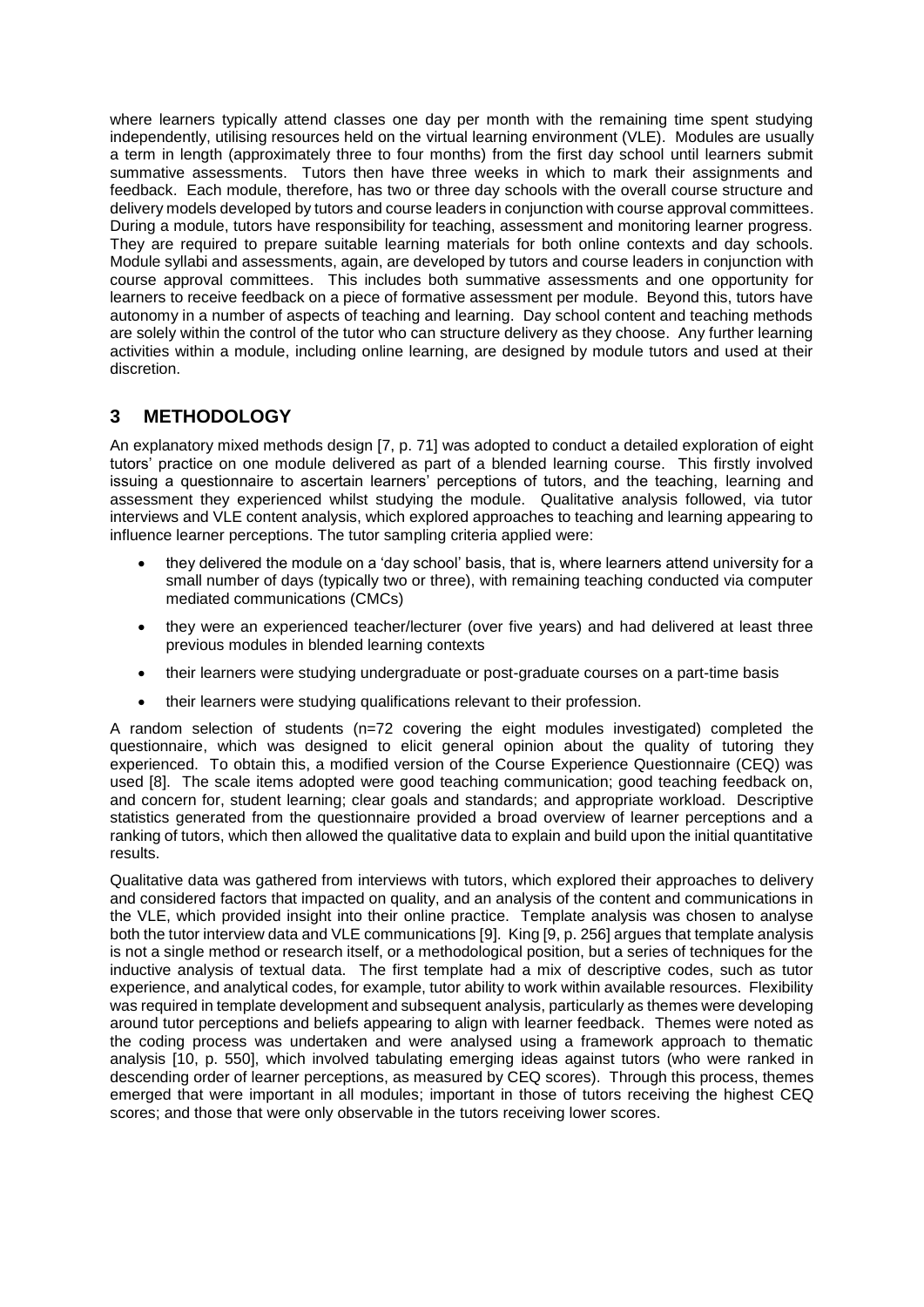## **4 THE MODEL OF THE OBSERVED TUTOR BELIEFS AND PRACTICES**

The study's aims identified the issues to be explored within this research study, which included effective practice in teaching, learning, assessment and learner support, as well as considering other issues that influence learner perceptions of quality in the context under investigation. Stronge [11, p. 64] stated that "teaching effectiveness draws on a multitude of skills and attributes in different combinations and in different contexts to produce the results that define effectiveness", and this was certainly apparent in this research as a complex, multi-dimensional nature of effective teaching emerged. However, a clear conceptualisation of effective practice is proposed, which is supported by a summary of tutor qualities and competences. This paper now develops the Model of the Observed Tutor Beliefs and Practices in the context under investigation (see Figure 1). The Model has three dimensions, which include higher order 'concepts' - constructivism, care/nurture and instrumentality, together with 'lower level' factors, which are provided to operationalise the three broad conceptual areas. The first dimension, Constructivism, represents students' learning as achieving understanding. The second dimension, Care/Nurture, represents the support, and nature of that support, provided by tutors for their learners. The third dimension, Instrumentality, represents other factors beyond constructivism and care/nurture that contribute to the effectiveness of tutors within blended learning contexts. The Model is a conceptual framework for understanding the data generated from the practices of eight tutors and their approach to delivery of a module within a higher education (HE) institution. This represents an interpretation of effective practice in a particular cultural context and this framework may be useful in understanding other instances of blended learning in similar contexts. The Model suggests qualities and skills of effective tutors and provides a summary of effective tutoring in the context under investigation, which could support tutors, course leaders and managers in delivering successful blended learning programmes.



*Figure 1 A Model of the Observed Tutor Beliefs and Practices*

The Model is supported by the group of ECs [2] and assumes effective tutors possess these competences. These ECs predominantly support the Care/Nurture Dimension, such as the example of tutors being committed to learner support, but also aspects of Instrumentality, such as tutors manage competing pressures and are organised. The Model is further supported by the proposed Andragogical Model [3] for blended learning contexts and the factors it contained to operationalise its core principles. These factors predominantly support the Constructivism Dimension, but also elements of Care/Nurture. Elements of practice that informed the Model's development are now discussed with the lower level factors summarised in the next section.

## **5 THE OPERATIONALISATION OF THE MODEL OF OBSERVED TUTOR BELIEFS AND PRACTICES**

This section now presents 'lower level' factors, which are provided to potentially guide blended learning practitioners, course leaders and university departments in similar contexts. These factors help operationalise the three broad conceptual areas of effective blended tutors and tutoring.

The Model firstly proposes factors present across all modules that were associated with their general success. This paper argues that these factors do not all have to be present for a successful blended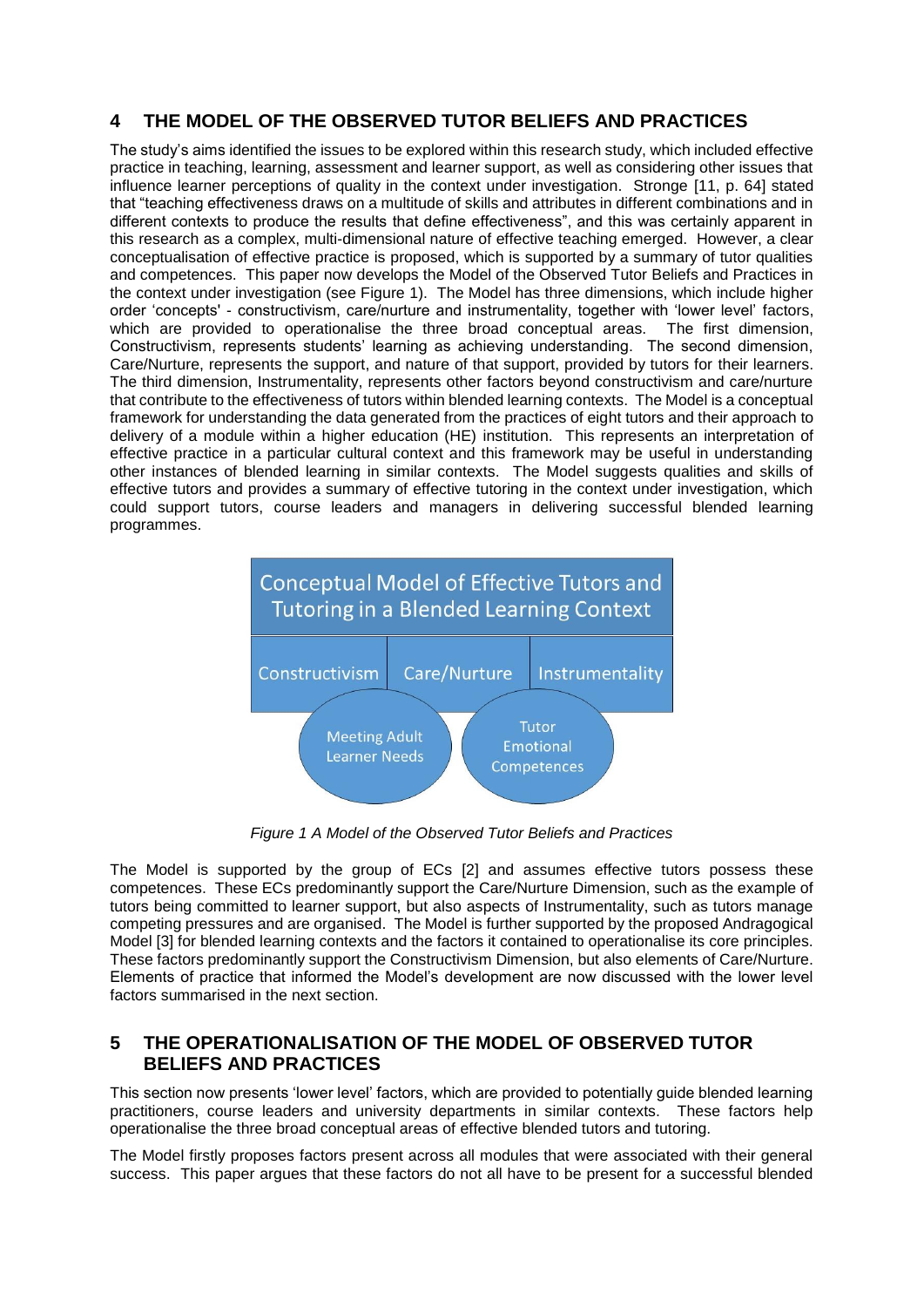learning experience, but are certainly associated with effective practice. Some factors could be missing, but particularly with the intrinsically motivated learners found in the research [3], the modules would still be generally considered successful. For example, the Model highlights robust technical support as a factor associated with general success as all tutors mentioned this was apparent when delivering modules. However, as there were no issues with technical support on the modules under investigation, it is difficult to confidently state it is essential for successful module outcomes. One tutor's module, heavily disrupted by external events, still had learners achieving and generally happy with their learning experience. Secondly, the Model proposes factors influencing learner perceptions of quality established from this research study. These factors are highlighted from effective tutors, namely those receiving higher CEQ scores, and indicate practices that if not present or exhibited, would influence learner perceptions of quality.

For ease of presentation, the lower level factors are outlined in three tables that describe:

- Constructivism (Table 1) [1]
- Care/Nurture (Table 2) [2]
- Instrumentality (Table 3).

Below each is a brief discussion and rationale of the dimension's content. The underpinning research for this paper [2] found tutor practices showed congruence with Mayes and de Freitas's Individual Constructivist Perspective (ICP) [12], a model of aligned practices within blended learning environments. It has roots in Biggs' notion of constructive alignment [13]. This ICP highlights the achievement of understanding through active discovery where learners construct new ideas by hypothesis testing [12]. The pedagogy aligning with this perspective includes interactive environments for knowledge expansion, cognitive scaffolding, experimentation with the discovery of principles, adaptation of teaching to existing student understanding, and support for reflection, analysis and evaluation. Assessment strategies aligning with this perspective encourage experiential learning, experimental learning, problem-based learning, case-based learning and self-evaluation, and autonomy in learning. When considering tutor practices as part of the research I considered this perspective primarily focused on students generally learning independently from tutors and peers. However, tutors provide support to learners, engage in dialogue regarding learning and assessment, but with limited peer interaction and collaboration occurring outside face-to-face contexts. (See Youde [2] for a more detailed description of how the research findings aligned with the ICP and why this approach was appropriate for adult learners in this context).

|                 | Constructivism - factors associated with, and influencing, learner perceptions of                                                              |
|-----------------|------------------------------------------------------------------------------------------------------------------------------------------------|
|                 | quality                                                                                                                                        |
| Factors         | The Individual Constructivist Perspective [12] was the predominant<br>$\bullet$<br>approach to module teaching, learning and assessment        |
| associated with | A facilitative teaching style was the predominant approach<br>$\bullet$                                                                        |
| effective       | Assessments were problem-based                                                                                                                 |
| practice        | Tutors related theory to practice whilst demonstrating to learners the<br>$\bullet$<br>relevance of topics covered                             |
|                 | Learner support was structured around module assessment requirements<br>$\bullet$<br>including formative assessments                           |
|                 | Assessments were developed to encourage tutor 'availability' and<br>$\bullet$<br>'visibility' and were the basis of tutor/learner dialogue     |
|                 | Clear goals and standards were evident to learners such as detailed<br>$\bullet$<br>assessment briefs and exemplar work                        |
|                 | Tutors appropriately structured module VLEs with resources and access<br>$\bullet$<br>to further reading to act as a 'safety net' for learners |

*Table 1 Constructivism Dimension's lower level factors*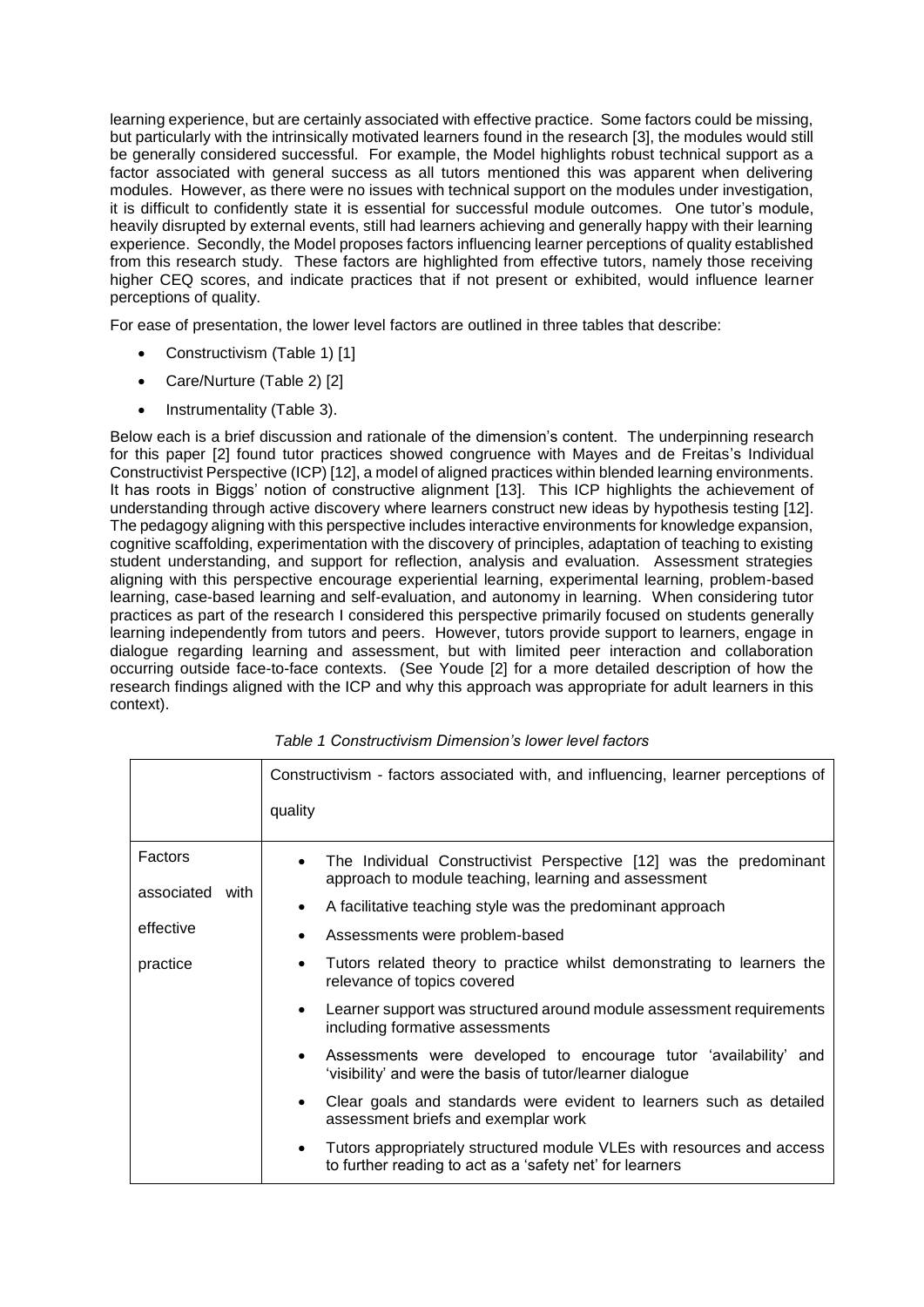|                        | Tutors displayed self-efficacy in face-to-face environments and in<br>$\bullet$<br>providing learner support.                                   |
|------------------------|-------------------------------------------------------------------------------------------------------------------------------------------------|
| Factors                | Tutors developed strategies to manage adult's needs such as<br>$\bullet$<br>consideration of spread of assessment deadlines                     |
| influencing<br>learner | Tutors promoted a simple module structure focussed around assessment<br>$\bullet$<br>that created more 'space' for learning                     |
| perceptions<br>Ωf      | Tutors were clear of the purpose of adopted educational technologies,<br>$\bullet$<br>which align with desired learning activities and outcomes |
| quality                | Tutors' pedagogical beliefs aligned with the Individual Constructivist<br>$\bullet$<br>Perspective                                              |
|                        | Tutors perceived blended learning as an opportunity for learners<br>$\bullet$                                                                   |
|                        | Tutors displayed self-efficacy in all teaching and learning environments in<br>$\bullet$<br>blended contexts.                                   |

There are similarities with some of Constructivism's lower level factors with those of the other Dimensions. Teaching, learning and assessment factors were firmly rooted in constructivism with the support strategies helping provide a structured learning environment. This support prompted tutor/learner dialogue with further guidance provided by an appropriately structured VLE, assessment briefs and exemplar work. The VLE, which can act as a 'safety net' should learners experience difficulties, could sit in the Care/Nurture Dimension, however, the structured support it can provide suggested a greater congruence with constructivism. Further, tutors' use of educational technologies, pedagogical beliefs, and perceptions of blended learning as an opportunity for learners, could sit within Instrumentality, but all support constructivist approaches to learning if adopted together.

|                    | Care/Nurture - factors associated with, and influencing, learner perceptions of                                |
|--------------------|----------------------------------------------------------------------------------------------------------------|
|                    | quality                                                                                                        |
| Factors            | Tutors were committed to learner support                                                                       |
| associated<br>with | Tutors motivated and encouraged learners in face-to-face environments                                          |
| effective practice | Tutors were empathic to adult learner needs and mindful of their<br>competing pressures                        |
|                    | Tutors were enthusiastic about their subject, face-to-face delivery, and<br>learner support.                   |
| Factors            | Tutors provided proactive and not reactive learner support                                                     |
| influencing        | Tutors provided proactive and not reactive communications such as<br>communication before the first day school |
| learner            | Tutors taught learners at multiple points during courses when practical,<br>$\bullet$                          |
| perceptions<br>οf  | thereby encouraging relationships to develop.                                                                  |
| quality            |                                                                                                                |

#### *Table 2 Care/Nurture Dimension's lower level factors*

There are similarities with some of Care/Nurture's lower level factors with the other Dimensions, particularly around notions of communication and support. Providing proactive communications and support encouraged constructivist approaches to learning, however, the thought and planning required to undertake these actions suggest a greater congruence with Care/Nurture. Tutors' adopting these strategies undertook extra activities to engage with and support learners, which demonstrated a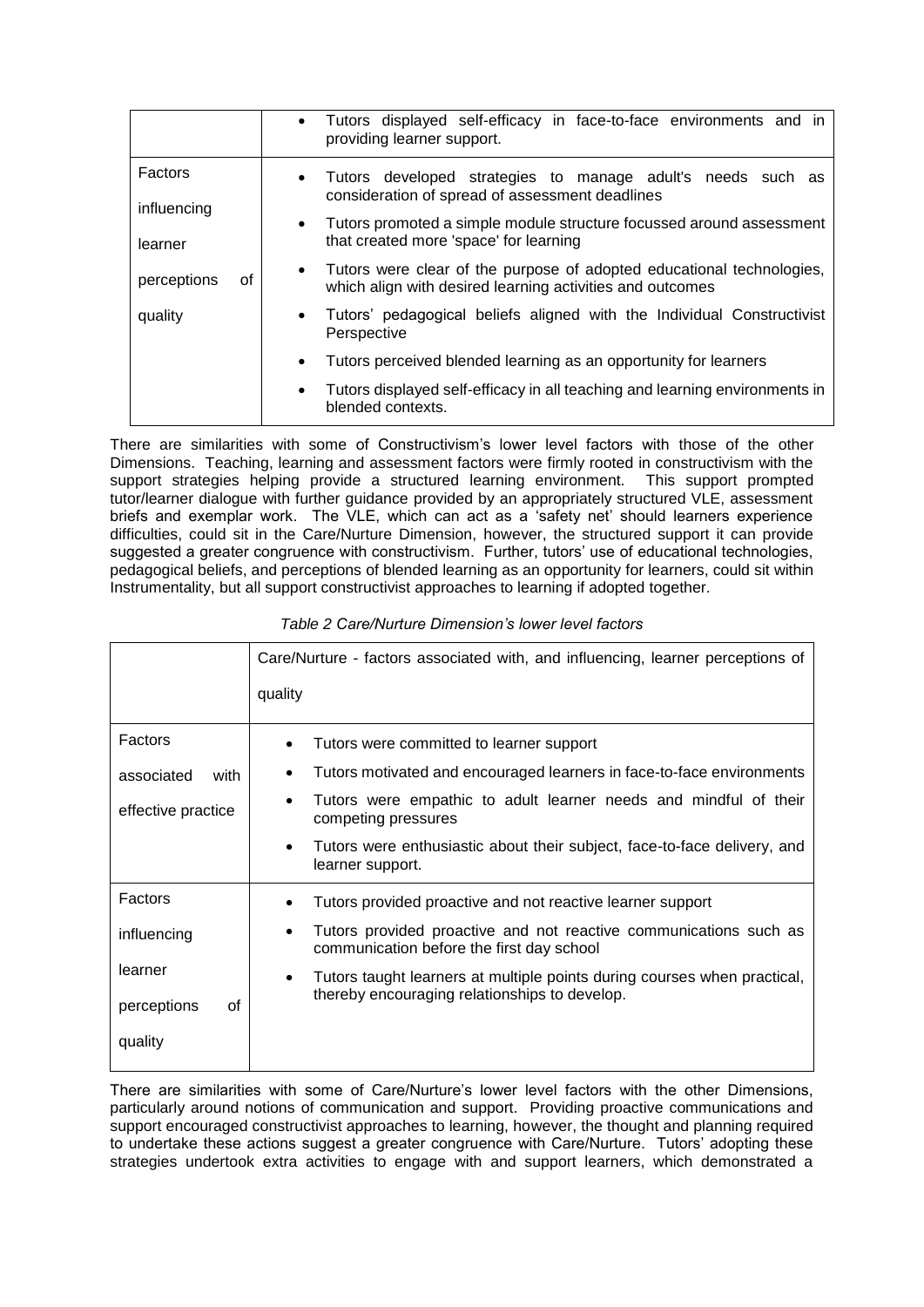commitment beyond what could be described as effective constructivist teaching. This commitment influenced the decision to add these factors to the Care/Nurture Dimension.

All the factors in the Care/Nurture Dimension are strengthened if tutors possess the group of ECs described by Youde [2], who proposed a framework of ECs that appeared to contribute to tutor effectiveness in a blended learning environment.

|                                          | Instrumentality - factors associated with, and influencing, learner perceptions of                                            |
|------------------------------------------|-------------------------------------------------------------------------------------------------------------------------------|
|                                          | quality                                                                                                                       |
| Factors                                  | Tutors had colleagues to collaborate with and discuss effective<br>pedagogy in blended learning contexts;                     |
| associated<br>with<br>effective practice | Tutors had available mentors or coaches to discuss effective use of<br>educational technologies in blended learning contexts; |
|                                          | Tutors' departments had a 'culture of support';                                                                               |
|                                          | Tutors effectively used e-mail;<br>$\bullet$                                                                                  |
|                                          | Educational technologies were robust;                                                                                         |
|                                          | There was available technical support;                                                                                        |
|                                          | Tutors had a minimum basic level of IT skills.                                                                                |
| Factors                                  | Tutors managed competing pressures and were organised                                                                         |
| influencing                              | Tutors solved problems as they occur and displayed initiative<br>$\bullet$                                                    |
| learner                                  | Tutors had blended learning experience or developed in practice<br>$\bullet$                                                  |
| perceptions<br>οf                        | Tutors with high IT technical skills negatively influenced learner<br>$\bullet$<br>perceptions of quality.                    |
| quality                                  |                                                                                                                               |

*Table 3 Instrumentality Dimension's lower level factors*

There are similarities with some of Instrumentality's lower level factors with the other Dimensions, such as the effective use of e-mail, but there are tensions around notions of tutor collaboration and cultures of support. These factors suggest the development of practice within communities [14], which are constructivist in orientation. However, as these factors were not directly related to the teaching and learning within modules, they have been located in the Instrumentality Dimension. Further, and somewhat light-heartedly, tutor collaborations around effective practice could lead to behaviourist orientations being adopted throughout the modules, which would conflict with the predominant constructivist approaches. Again, some of these factors, such as tutors solving problems as they occur, are strengthened if tutors possess the group of ECs proposed by Youde [2].

## **6 IMPLICATIONS FOR PRACTICE**

The Model suggests qualities and skills of effective tutors and provides a summary of effective tutoring in the context under investigation, which could support lecturers, course leaders and managers in delivering successful blended learning programmes. The Model could:

- assist tutors' teaching, assessment and learner support by, for example, structuring support around module assessment requirements
- support the recruitment and selection of tutors for this context by highlighting the importance of, for example, pedagogical beliefs aligning with the Individual Constructivist Perspective [12], specific ECs, and self-efficacy in blended learning contexts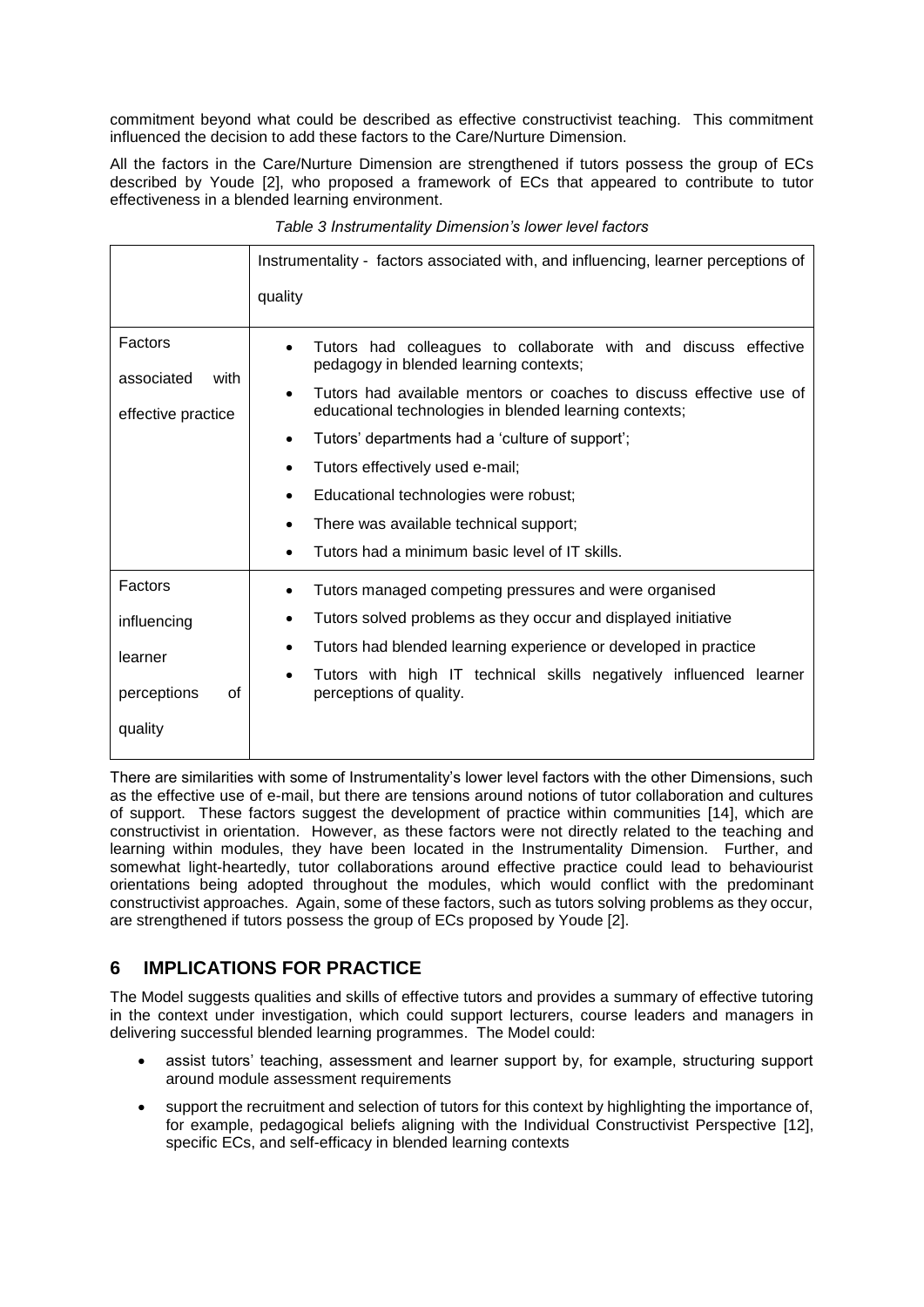- support tutors' training needs analyses by, for example, highlighting and exploring unexamined assumptions, and considering effective e-mail and VLE use
- support course leaders in the development of blended learning programmes to, for example, provide a course structure that encourages tutor/learner relationships to foster, and ensure there are a mix of assessment strategies appropriate for adults studying vocationally relevant degrees
- support university managers to ensure there is, for example, robust educational technology with available technical support, and a culture of sharing and support amongst academic staff.

## **7 CONCLUDING THOUGHTS**

This paper has synthesised themes from a number of sources to present a Model of the Observed Tutor Beliefs and Practices. These literatures were all from one significant, in depth study of a particular blended learning context. The Model requires further research to broaden the empirical base and needs further research both within similar university schools and across a range of subject disciplines to enhance its construct validity. The findings may have differed if a broader mix of disciplines was included in the study.

### **REFERENCES**

- [1] A. Youde, ["I don't need peer-support: effective tutoring in blended learning environments for](http://eprints.hud.ac.uk/31818)  [learners studying vocationally orientated degrees,](http://eprints.hud.ac.uk/31818)" *INTED 2017 Proceedings: 11th International Technology, Education and Development Conference*, ISBN 978-84-617-8491-2. pp. 1552- 1561., 2017.
- [2] A. Youde, ["Tutor Emotional Competences Valued by Learners in a Blended Learning Context,](http://eprints.hud.ac.uk/30056)" *European Journal of Open, Distance and E-Learning (EURODL)*, vol. 19, no. 2, pp. 81-97., 2016. ISSN 1027-5207.
- [3] A. Youde, "Andragogy in blended learning contexts: effective tutoring of adult learners studying part-time, vocationally relevant degrees at a distance," *International Journal of Lifelong Education*, vol. 37, no. 2, pp. 255-272., 2018. doi: 10.1080/02601370.2018.1450303.
- [4] A. Youde, ["An Exploration of Tutor Perceptions and Practice within Blended Learning](javascript:void(0);)  [Environments"](javascript:void(0);). *EduLearn 2018 Proceedings: 10th International Conference on Education and New Learning Technologies*. ISBN 978-84-09-02709-5. pp. 403-412., 2018.
- [5] A. Youde, "The effective blended tutor: [supporting adult learners studying part-time, vocationally](http://eprints.hud.ac.uk/28123)  [relevant degrees at a distance"](http://eprints.hud.ac.uk/28123), *INTED 2016 Proceedings*: IATED. ISBN 9788460856177. pp. 1589-1598., 2016.
- [6] A. Youde, "Blended tutoring: an exploration of tutor emotional competences valued by learners in a higher education context", *INTED 2015, the 9th International Technology, Education and Development Conference, 2nd - 4th March, 2015*, Madrid, Spain., 2015.
- [7] J. W. Creswell & V. L. Plano Clark, "*Designing and conducting mixed methods research*." Sage Publications, London, 2007.
- [8] P. Ramsden, "A performance indicator of teaching quality in higher education: The Course Experience Questionnaire," *Studies in Higher Education*, vol. 16, pp. 129-150, 1991.
- [9] N. King, "Using templates in the thematic analysis of text" in *Essential Guide to Qualitative Methods in Organisational Research,* (C. Cassell & G. Symon, eds.), pp. 256-271., London: Sage Publications. 2004.
- [10] A. Bryman, "*Social Research Methods*," 3<sup>rd</sup> ed., Oxford: Oxford University Press, 2008.
- [11] J. H. Stronge, "*Qualities of Effective Teachers*," Alexandria, USA: Association for Supervision and Curriculum Development. 2002.
- [12] T. Mayes & S. de Freitas, "Learning and e-learning: the role of theory," in *Rethinking Pedagogy for a Digital Age: Designing and delivering e-learning*, (H. Beetham & R. Sharpe, eds.), pp. 13- 25, Abingdon, Oxfordshire: Routledge, 2007.